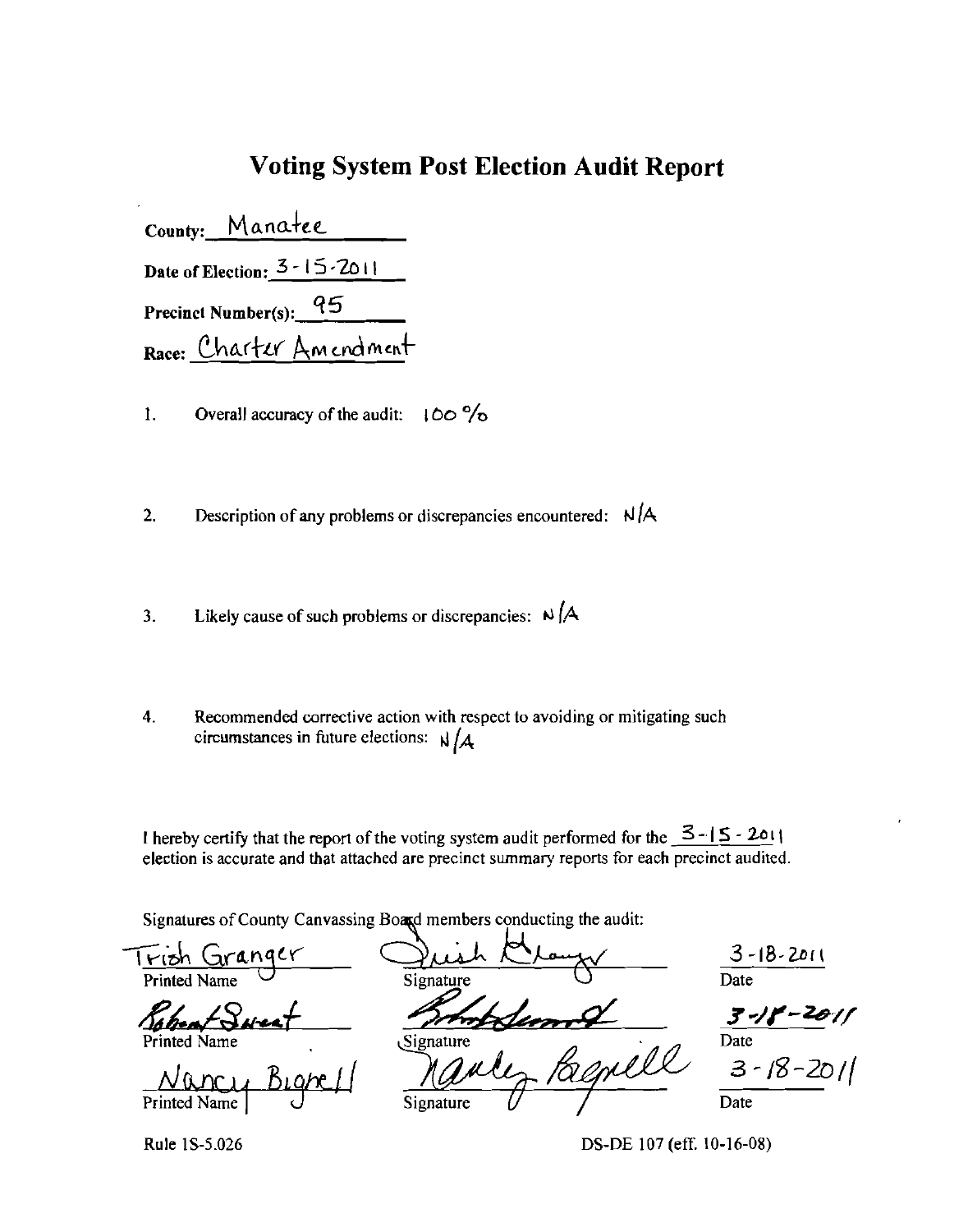## **Precinct Summary**

Race Audited: Charter Amenduent

| Candidate Name or Issue Choice | Voting System<br>Total | <b>Manual Public</b><br><b>Tally Total</b> | Difference $(+ or -)$ |
|--------------------------------|------------------------|--------------------------------------------|-----------------------|
| Amend Town Charter             |                        |                                            |                       |
| CS                             | $\overline{35}$        | 351                                        |                       |
| ١O                             | า 4                    | 74                                         |                       |
|                                |                        |                                            |                       |
|                                |                        |                                            |                       |
|                                |                        |                                            |                       |
|                                |                        |                                            |                       |
| $\cdot$                        |                        |                                            |                       |
|                                |                        |                                            |                       |
|                                |                        |                                            |                       |
|                                |                        |                                            |                       |

| Number of ballots overvoted:    |  |
|---------------------------------|--|
| Number of ballots undervoted:   |  |
| Number of questionable ballots: |  |

(Attach a separate Precinct Summary for each precinct audited.)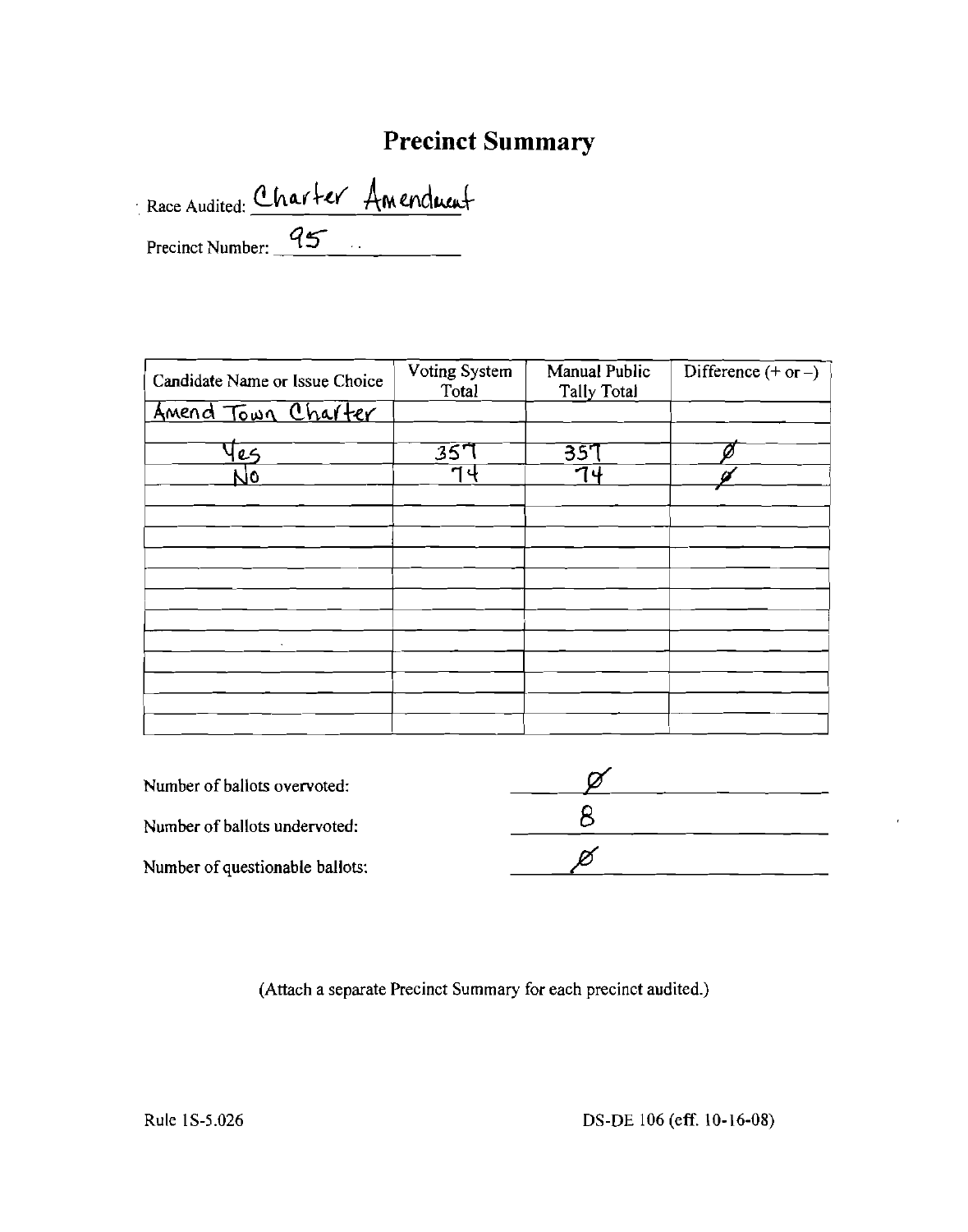| Countr $M$ Cone $\geq$                           |                          | <b>Audit Team Worksheet</b><br><b>Marksense Ballots</b> |                                            |                                                 |        |
|--------------------------------------------------|--------------------------|---------------------------------------------------------|--------------------------------------------|-------------------------------------------------|--------|
| Date of Election: $3 - 15 - 11$                  |                          |                                                         |                                            |                                                 |        |
| Precinct Number: 95<br>Recently bythe Armendment |                          |                                                         |                                            |                                                 |        |
|                                                  |                          |                                                         |                                            |                                                 |        |
| Candidate or Issue                               | <b>Early Voting (EV)</b> | <b>Election Day (ED)</b>                                | <b>Manual Audit Taily</b><br>Absentee (AB) | Provisional (PV)                                | Totals |
| e <sub>2</sub>                                   |                          | $\sqrt{2}$                                              |                                            |                                                 |        |
| र<br>र                                           |                          | 36                                                      |                                            |                                                 |        |
|                                                  |                          |                                                         |                                            |                                                 |        |
|                                                  |                          |                                                         |                                            |                                                 |        |
|                                                  |                          |                                                         |                                            |                                                 |        |
| Write-in Candidates                              | $\ddot{\phantom{1}}$     |                                                         |                                            |                                                 |        |
| Overvotes                                        |                          |                                                         |                                            |                                                 |        |
| <b>Undervotes</b><br><b>Questionable</b>         |                          |                                                         |                                            |                                                 |        |
|                                                  |                          |                                                         |                                            |                                                 |        |
| <b>Audit Team Members:</b>                       |                          |                                                         |                                            |                                                 |        |
|                                                  | 995                      |                                                         |                                            | $\frac{3.12.11}{2}$<br>Date $\frac{3.12.11}{2}$ |        |
| Printed Name                                     |                          | Signature                                               | France                                     |                                                 |        |
|                                                  | <u>terguson</u>          |                                                         |                                            |                                                 |        |
| <b>Printed Name</b>                              |                          | Signature                                               |                                            | Date                                            |        |
|                                                  |                          |                                                         |                                            |                                                 |        |
|                                                  |                          |                                                         |                                            |                                                 |        |

 $\label{eq:2.1} \mathcal{L}(\mathcal{L}^{\text{max}}_{\mathcal{L}}(\mathcal{L}^{\text{max}}_{\mathcal{L}}(\mathcal{L}^{\text{max}}_{\mathcal{L}}(\mathcal{L}^{\text{max}}_{\mathcal{L}^{\text{max}}_{\mathcal{L}}})))))$ 

 $\label{eq:2.1} \mathcal{L}(\mathcal{L}^{\text{max}}_{\text{max}}(\mathcal{L}^{\text{max}}_{\text{max}}))$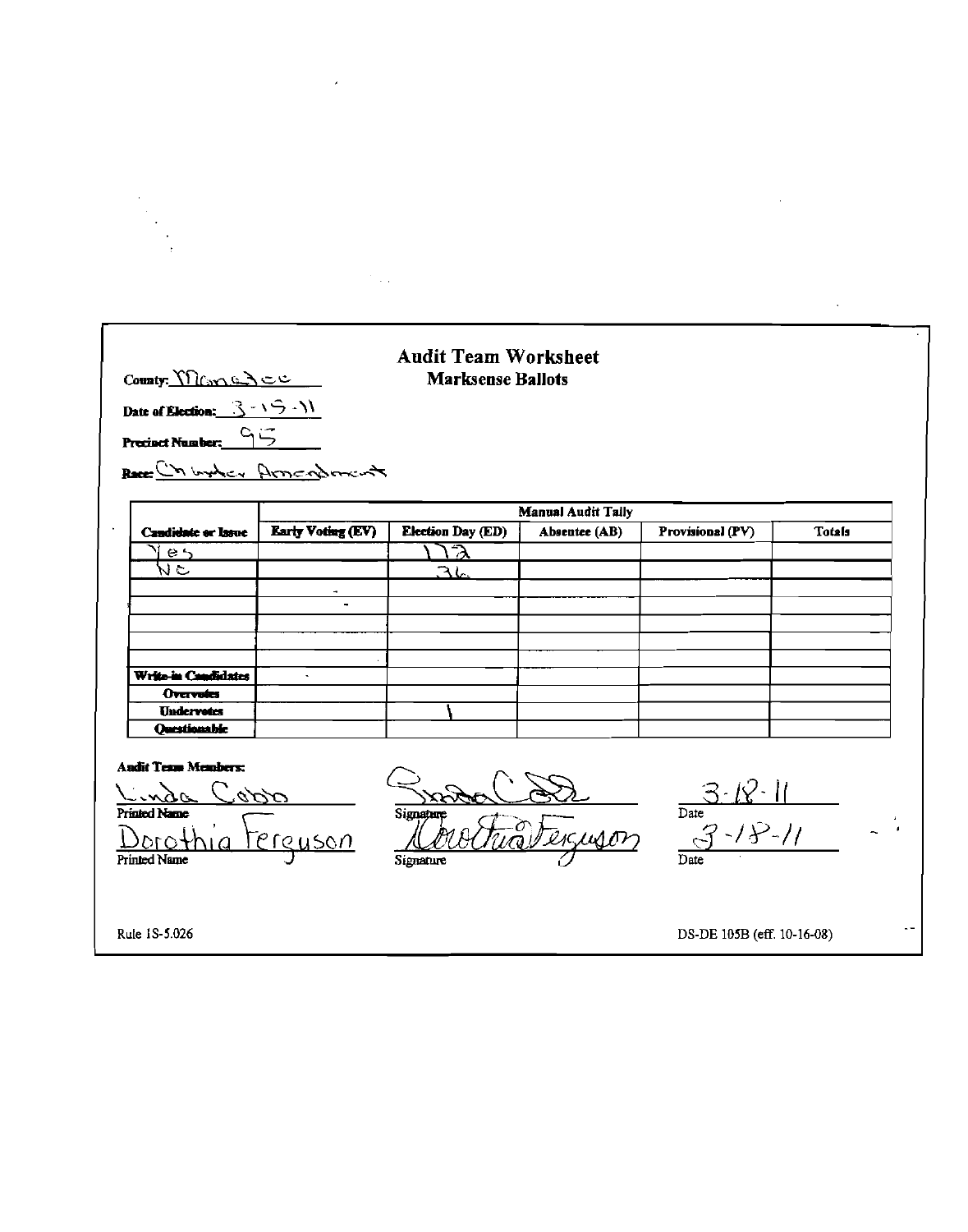|                                                                                                 | $\sim$ $\sim$     |                                  |                           |                          |               |
|-------------------------------------------------------------------------------------------------|-------------------|----------------------------------|---------------------------|--------------------------|---------------|
|                                                                                                 |                   |                                  |                           |                          |               |
|                                                                                                 |                   | <b>Audit Team Worksheet</b>      |                           |                          |               |
| County: MANAtee                                                                                 |                   | <b>Marksense Ballots</b>         |                           |                          |               |
| Date of Election: $\frac{3}{15}$                                                                |                   |                                  |                           |                          |               |
| Precinct Number: ABSentee                                                                       |                   |                                  |                           |                          |               |
|                                                                                                 |                   | Recentland Key CHARTER Amendment |                           |                          |               |
|                                                                                                 |                   |                                  | <b>Manual Audit Taily</b> |                          |               |
| <b>Candidate or Issue</b>                                                                       | Early Voting (EV) | <b>Election Day (ED)</b>         | Absentee (AB)             | <b>Provisional (PV)</b>  | <b>Totals</b> |
| <u>ye s</u>                                                                                     |                   |                                  | 76                        |                          | 76            |
| NΔ                                                                                              |                   |                                  | 20                        |                          | 20            |
|                                                                                                 |                   |                                  |                           |                          |               |
|                                                                                                 |                   |                                  |                           |                          |               |
|                                                                                                 |                   |                                  |                           |                          |               |
|                                                                                                 |                   |                                  |                           |                          |               |
|                                                                                                 | $\mathbf{r}$      |                                  |                           |                          | NIA           |
|                                                                                                 |                   |                                  | NIA                       |                          |               |
|                                                                                                 |                   |                                  |                           |                          |               |
| Overvies                                                                                        |                   |                                  |                           |                          | - 0           |
| <b>Undervotes</b><br>Questionable                                                               |                   |                                  |                           |                          |               |
| Write-in Candidates<br><b>Audit Texm Members:</b><br><b>Printed Name</b><br><b>Printed Name</b> | enyl L Constack   | Signatupe<br>Signature           |                           | $\overline{\text{Date}}$ |               |

 $\label{eq:2.1} \frac{1}{\sqrt{2}}\int_{\mathbb{R}^3}\frac{1}{\sqrt{2}}\left(\frac{1}{\sqrt{2}}\right)^2\frac{1}{\sqrt{2}}\left(\frac{1}{\sqrt{2}}\right)^2\frac{1}{\sqrt{2}}\left(\frac{1}{\sqrt{2}}\right)^2\frac{1}{\sqrt{2}}\left(\frac{1}{\sqrt{2}}\right)^2.$ 

 $\label{eq:2.1} \mathcal{L}_{\mathcal{A}}(\mathcal{A}) = \mathcal{L}_{\mathcal{A}}(\mathcal{A}) = \mathcal{L}_{\mathcal{A}}(\mathcal{A})$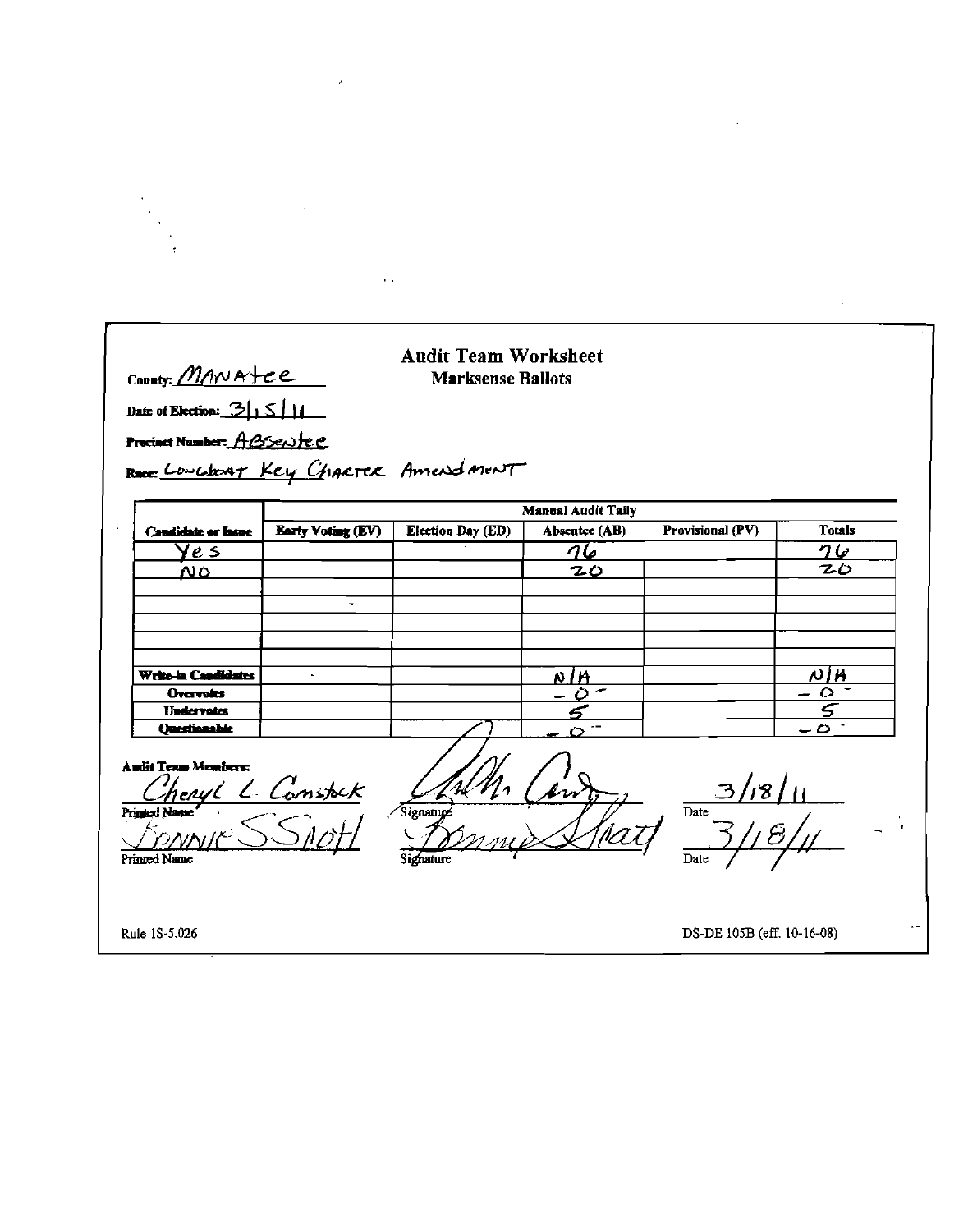| <b>Candidate or Issue</b>         |                                        |                   | <b>Manual Audit Tally</b> |                         |               |
|-----------------------------------|----------------------------------------|-------------------|---------------------------|-------------------------|---------------|
| Charter Aulent.                   | -Early Voting (EV)<br>LOG Jes          | Election Day (ED) | Absentee (AB)             | <b>Provisional (PV)</b> | <b>Totals</b> |
|                                   | $\overline{18}$ . No                   |                   |                           |                         |               |
|                                   |                                        |                   |                           |                         |               |
|                                   | B <sub>K</sub><br>$\mathcal{A}$        |                   |                           |                         |               |
| Write-in Candidates               | $\mathcal{O}$<br>Cververe<br>$\bullet$ |                   |                           |                         |               |
| Overvotes                         |                                        |                   |                           |                         |               |
| <b>Undervotes</b><br>Ouestionable |                                        |                   |                           |                         |               |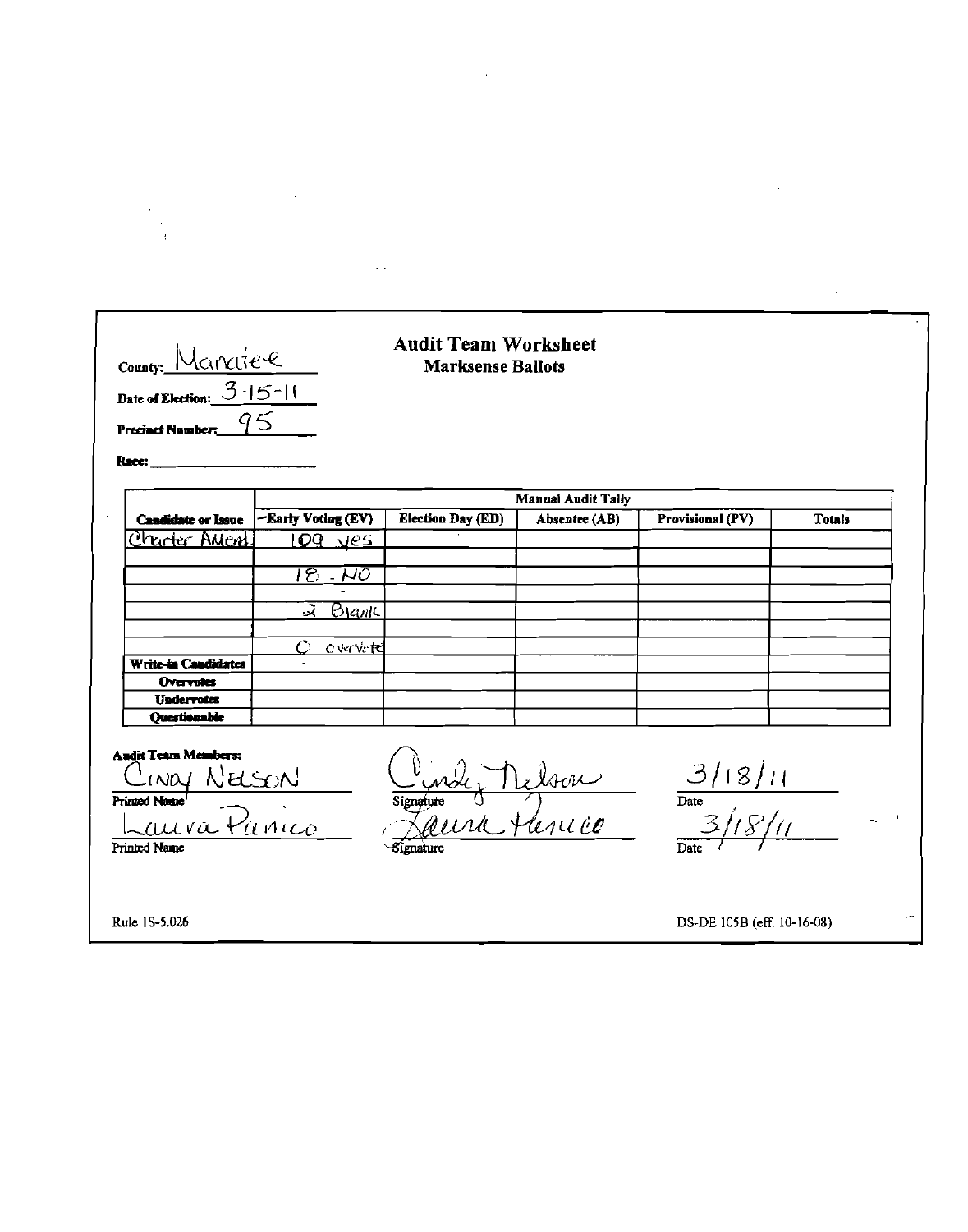## **Audit Team Worksheet** County: Manatee **DRE Ballots** 3115111 Date of Election:  $-LBK$  $95$ **Precinct Number:** er Amendment Race: **Manual Audit Tally** Early Voting (EV) **Election Day (ED)** Provisional (PV) **Totals Candidate or Issue** YES  $\overline{\phantom{0}}$  $\overline{\mathscr{E}}$  $\overline{\mathcal{C}}$  $\overline{\mathcal{A}}$  $N$   $C$ بيع سمد ℯ Write-in Candidates **Undervotes** Audit Team Members 3 Printed Name  $\overline{\text{Date}}$ Signature පි anc Printed Name Date Signature Rule 1S-5.026 DS-DE 105A (eff. 10-16-08